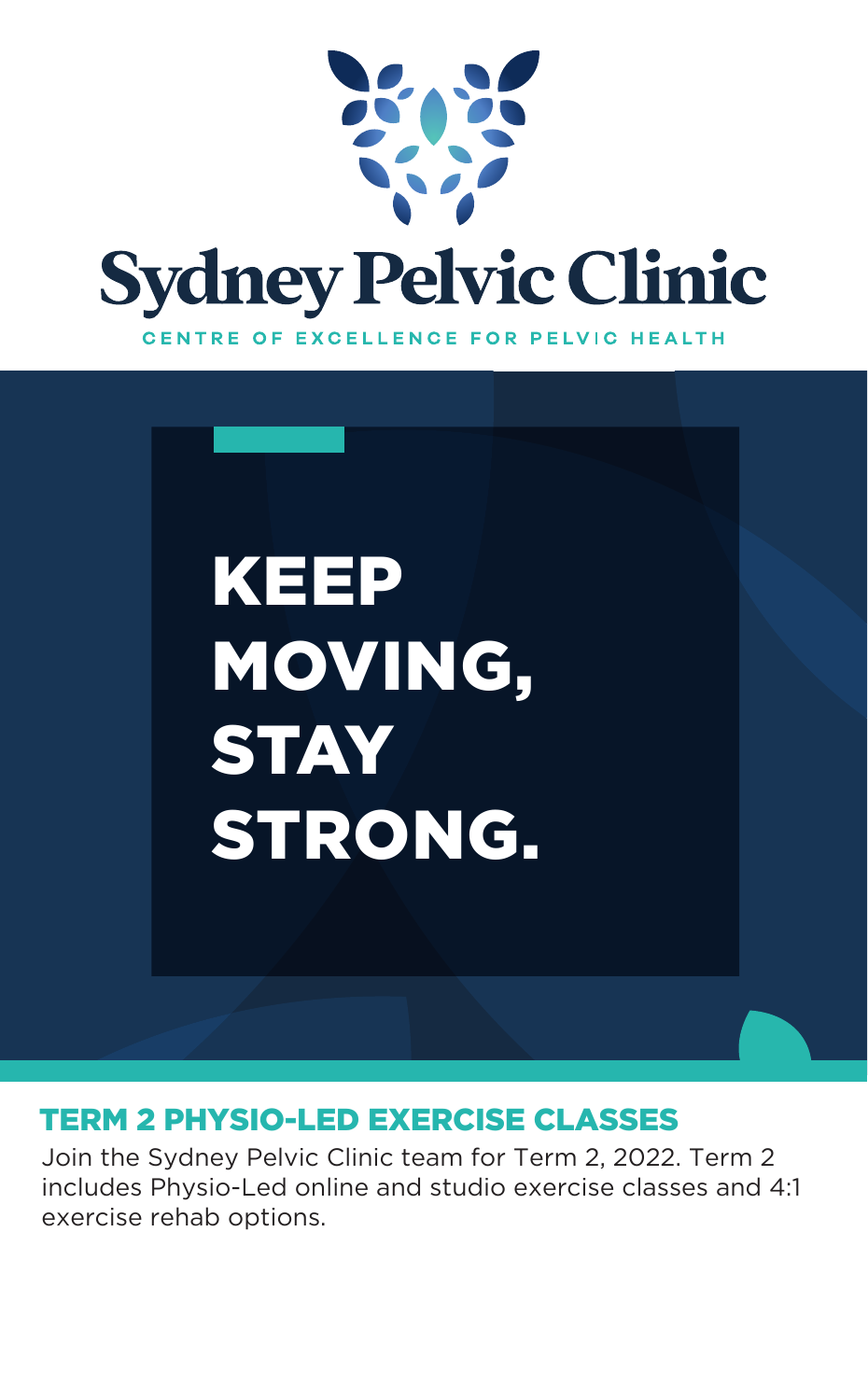## **TERM 2 EXERCISE CLASS T I M E T A B L E**

#### STUDIO CLASSES

| Dav        | Time    | Class               | Location            |
|------------|---------|---------------------|---------------------|
| <b>MON</b> | 9:50am  | <b>Beginner</b>     | STUDIO <sub>1</sub> |
|            | 7:00pm  | <b>Advanced</b>     | <b>STUDIO1</b>      |
| <b>TUE</b> | 7:00am  | Pelvic Yoga         | <b>STUDIO1</b>      |
|            | 10:00am | <b>Mums n Bubs</b>  | <b>STUDIO1</b>      |
| WED        | 6:00pm  | Pregnancy           | STUDIO <sub>1</sub> |
|            | 7:00pm  | Intermediate        | STUDIO <sub>1</sub> |
| THU        | 6:50am  | Yoga Intermediate   | STUDIO <sub>1</sub> |
|            | 9:10am  | <b>Intermediate</b> | STUDIO <sub>1</sub> |
| FRI        | 9:50am  | Begin/Inter         | <b>STUDIO1</b>      |
| SAT        | 8:00am  | Intermediate        | STUDIO 1            |

# **GET IN TOUCH TO BOOK TODAY! 02 9387 4444**

SYDNEYPELVICCLINIC.COM.AU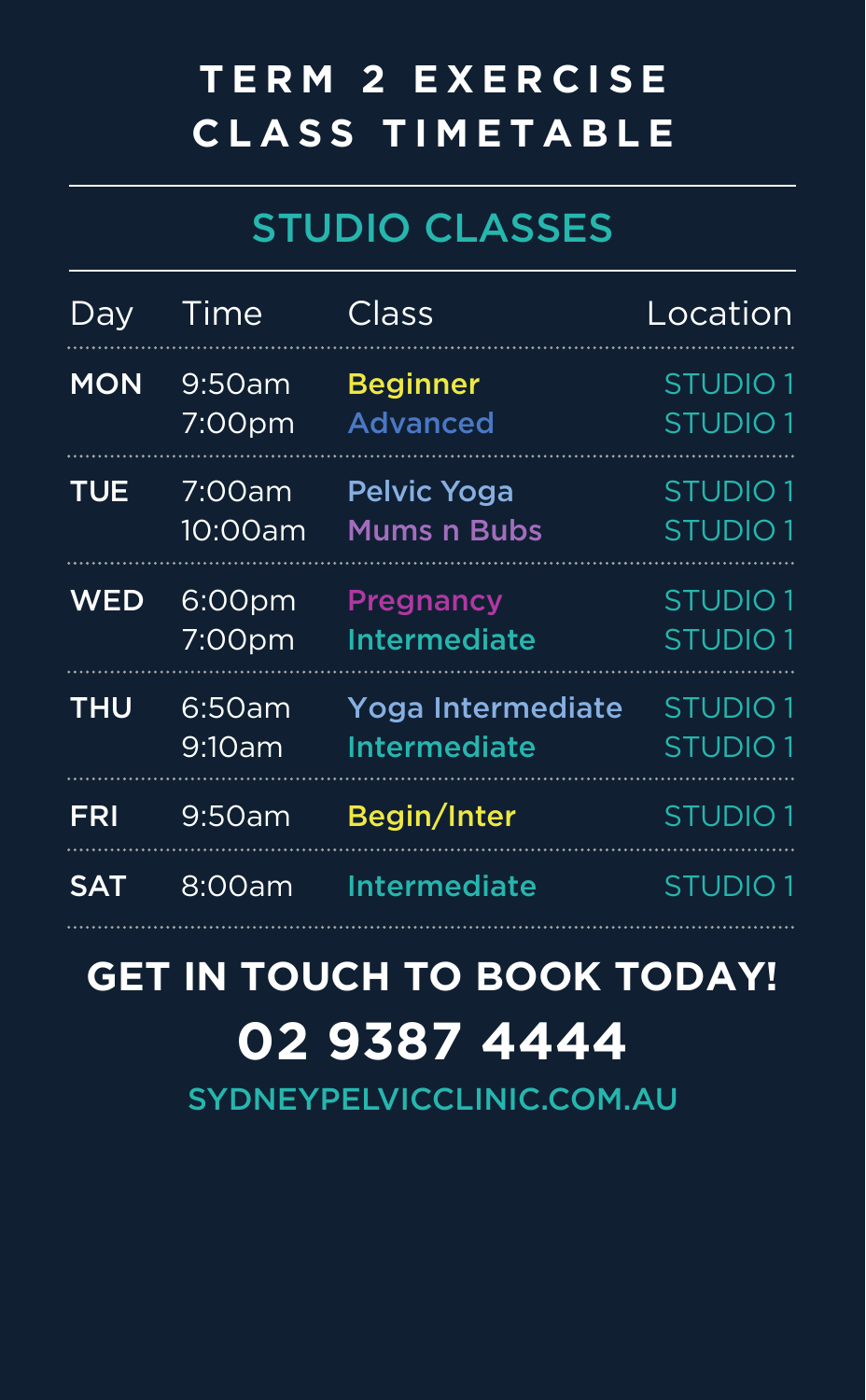# **TERM 2 EXERCISE CLASS T I M E T A B L E**

### ONLINE CLASSES

| Day        | Time               | Class                   | Location    |
|------------|--------------------|-------------------------|-------------|
| <b>MON</b> | 9:30am             | Inter/Advanced          | <b>ZOOM</b> |
|            | 11:00am            | <b>Mums n Bubs</b>      | <b>ZOOM</b> |
| <b>TUE</b> | 7:00am             | Begin/Inter             | <b>ZOOM</b> |
|            | 8:20am             | <b>Yoga Foundations</b> | <b>ZOOM</b> |
|            | 9:30am             | Begin/Inter             | <b>ZOOM</b> |
|            | 4:30pm             | Pelvic Yoga             | <b>ZOOM</b> |
|            | 6:00pm             | <b>Pelvic Floor</b>     | <b>ZOOM</b> |
|            | 7:00pm             | Inter/Advanced          | <b>ZOOM</b> |
| <b>WED</b> | 10:30am            | <b>Beginner</b>         | <b>ZOOM</b> |
|            | 6:00pm             | <b>Pregnancy</b>        | <b>ZOOM</b> |
| <b>THU</b> | 8:00am             | Yoga Intermediate       | <b>ZOOM</b> |
|            | $9:30$ am          | <b>Intermediate</b>     | <b>ZOOM</b> |
|            | 10:30am            | <b>Foundations</b>      | <b>ZOOM</b> |
|            | 11:00am            | <b>Pelvic Floor</b>     | <b>ZOOM</b> |
|            | 6:00pm             | <b>Intermediate</b>     | <b>ZOOM</b> |
|            | 7:00pm             | <b>Advanced</b>         | <b>ZOOM</b> |
| <b>FRI</b> | 11:00am            | <b>Mums n Bubs</b>      | <b>ZOOM</b> |
|            | 12:00pm            | Begin/Inter             | <b>ZOOM</b> |
| <b>SAT</b> | 7:50am             | <b>Intermediate</b>     | <b>ZOOM</b> |
|            | 10:10am            | Pregnancy               | <b>ZOOM</b> |
| <b>SUN</b> | 3:00pm             | Pelvic Yoga             | <b>ZOOM</b> |
|            | 4:30 <sub>pm</sub> | <b>Yin Yoga</b>         | <b>ZOOM</b> |